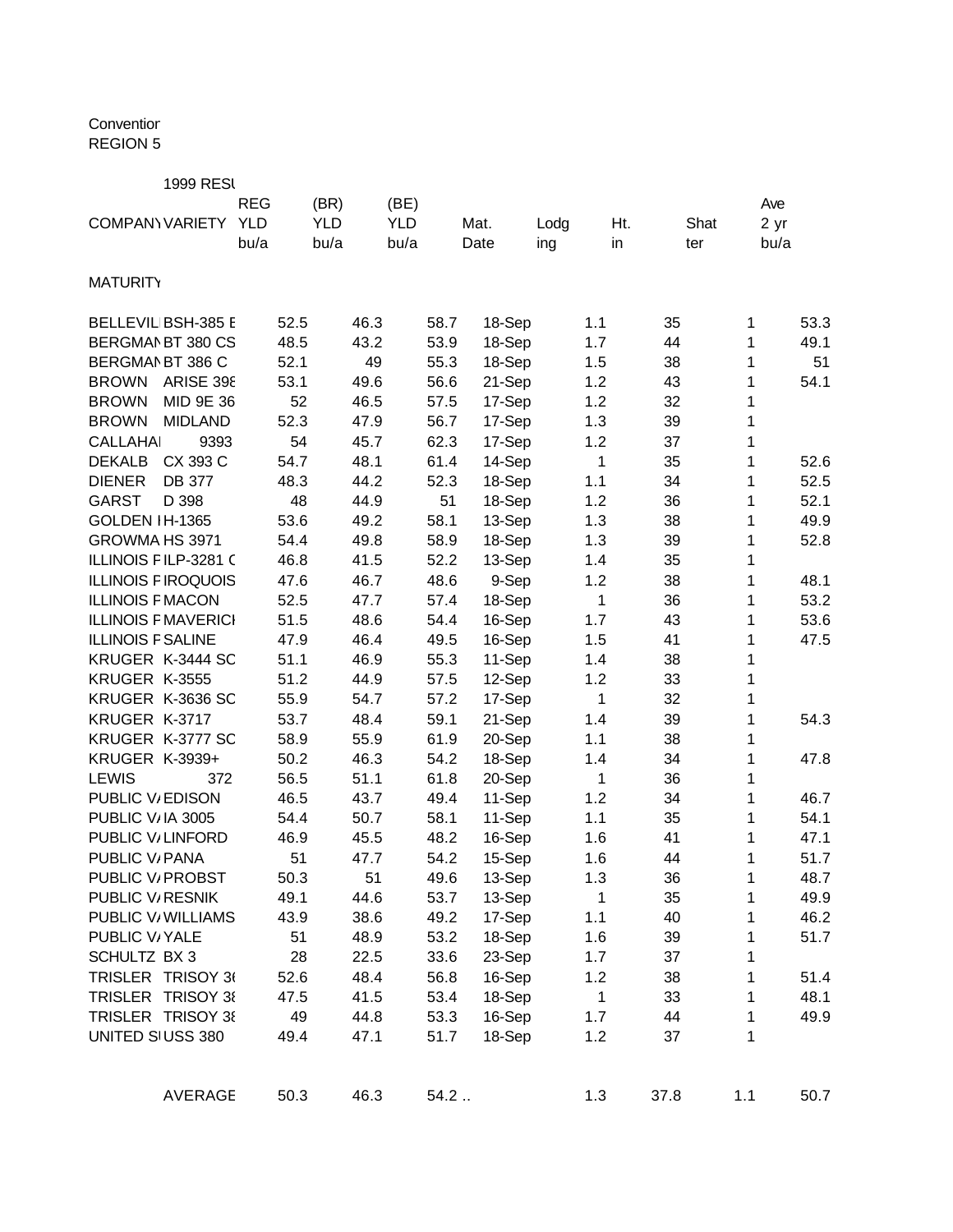| L.S.D. 109<br>L.S.D. 309         | 5.1<br>3.2 | 5.4<br>3.4 | 4.9<br>3 |        | 0.5<br>0.3     | 3.5<br>2.2 | 0.4<br>0.2   |      |
|----------------------------------|------------|------------|----------|--------|----------------|------------|--------------|------|
|                                  | 2.2        |            | 2.1      |        |                | 1.5        | 0.2          | 2.5  |
| <b>STD ERR</b>                   |            | 2.3        |          |        | 0.2            |            |              |      |
| <b>COEFF OI</b>                  | 7.5        | 8.5        | $6.6$    |        | 28.2           | 6.9        | 24.5         | 8.7  |
|                                  |            |            |          |        |                |            |              |      |
| <b>MATURITY</b>                  |            |            |          |        |                |            |              |      |
| <b>BAKER</b><br>4375 C           | 49.2       | 45.4       | 53       | 22-Sep | 1.9            | 45         | 1            | 49.2 |
| <b>BAKER</b><br>4705 C           | 54.8       | 50         | 59.6     | 25-Sep | 1.2            | 39         | 1            |      |
| <b>BELLEVIL BSH-401</b>          | 54.3       | 51         | 57.6     | 22-Sep | 1.8            | 43         | 1            |      |
| BELLEVIL BSH-442+                | 52.3       | 49.3       | 55.3     | 27-Sep | 1.8            | 42         | 1            | 52.7 |
| BERGMAN BT 436 C                 | 55.2       | 53.7       | 56.8     | 23-Sep | 1.7            | 42         | 1            | 52.1 |
| BERGMAN BT 449 CS                | 48.8       | 47.6       | 49.9     | 22-Sep | 1.4            | 40         | 1            |      |
| <b>BROWN</b><br>ARISE 427        | 50.6       | 47.7       | 53.4     | 26-Sep | 1.7            | 45         | 1            | 50.7 |
| MID 9A 46<br><b>BROWN</b>        | 53.3       | 51.3       | 55.4     | 24-Sep | $\overline{2}$ | 43         | 1            |      |
| MID 9G 45<br><b>BROWN</b>        | 50.9       | 46.3       | 55.6     | 23-Sep | 1.8            | 40         | 1            |      |
| <b>CALLAHAI</b><br>9454          | 51.3       | 47.1       | 55.4     | 23-Sep | 1.8            | 40         | 1            | 54.6 |
| <b>CALLAHAI</b><br>9474          | 52         | 46.1       | 57.8     | 27-Sep | 2.4            | 44         | 1            |      |
| DEKALB CX 400                    | 56.9       | 57.7       | 56.1     | 17-Sep | 1.4            | 35         | $\mathbf{1}$ | 54.6 |
| <b>DEKALB</b><br>CX 450 C        | 52.3       | 50.2       | 54.4     | 24-Sep | 2.1            | 44         | 1            | 51.9 |
| <b>DEKALB</b><br><b>CX 470 C</b> | 48.9       | 47.4       | 50.3     | 24-Sep | 1.9            | 43         | 1            | 47.2 |
| <b>DELTA KIN</b><br>4711         | 50.7       | 46.7       | 54.7     | 25-Sep | $\overline{2}$ | 44         | 1            |      |
| DELTA KII 4762 RR                | 48.2       | 46.3       | 50.2     | 2-Oct  | 1.4            | 47         | 1            |      |
| DELTA KII 4868 RR                | 54.3       | 52.8       | 55.8     | 26-Sep | 1.5            | 43         | 1            |      |
| DELTA KII 4965 RR                | 51.6       | 49.8       | 53.4     | 26-Sep | 1.5            | 41         | 1            |      |
| <b>DIENER</b><br>DB 430 C        | 51.7       | 51.5       | 51.9     | 20-Sep | 2.4            | 41         | 1            |      |
| DB 442 C<br><b>DIENER</b>        | 56.4       | 54.1       | 58.7     | 18-Sep | 1.6            | 43         | 1            | 55.8 |
| D 445 N<br><b>GARST</b>          | 60.2       | 59.6       | 60.8     | 21-Sep | 1.5            | 39         | 1            |      |
| GOLDEN IH-4115                   | 51.9       | 50.3       | 53.5     | 19-Sep | 1.8            | 42         | 1            |      |
| GROWMA HS 4291                   | 54         | 50.1       | 57.9     | 23-Sep | 1.9            | 42         | 1            |      |
| GROWMA HS 4426                   | 55.9       | 51.8       | 60.1     | 24-Sep | 1.2            | 37         | 1            | 52.5 |
| GROWMA HT 4483                   | 52.5       | 49.1       | 55.8     | 26-Sep | $\overline{2}$ | 43         | 1            | 52.3 |
| <b>ILLINOIS F INA</b>            | 50.7       | 46.2       | 55.3     | 23-Sep | 2.5            | 48         | 1            | 49.9 |
| <b>ILLINOIS F REND</b>           | 50.3       | 49.3       | 51.2     | 19-Sep | 3.1            | 46         | 1            | 50.7 |
| KRUGER K-3913 SC                 | 53.8       | 50         | 57.6     | 23-Sep | 1.7            | 40         | 1            |      |
| KRUGER K-4222 SC                 | 51.2       | 49.4       | 53       | 20-Sep | 1.5            | 35         | 1            |      |
| <b>LEWIS</b><br>4082 STS         | 53.8       | 52.3       | 55.2     | 18-Sep | 1.5            | 40         | 1            |      |
| <b>MERSCHI ATLANTA</b>           | 52.8       | 49         | 56.6     | 27-Sep | 2.2            | 46         | 1            |      |
| <b>MERSCHI AUSTIN III</b>        | 52.5       | 52.1       | 52.9     | 24-Sep | 1.6            | 46         | 1            |      |
| <b>MERSCHI DALLAS III</b>        | 48.9       | 43.3       | 54.5     | 30-Sep | 1.8            | 42         | 1            | 51.1 |
| NEXTGEN NG 4109                  | 46.3       | 44.5       | 48.2     | 20-Sep | 1.6            | 38         | 1            |      |
| NEXTGENING 9045 X                | 48.2       | 45.4       | 51.1     | 20-Sep | 1.6            | 40         | 1            |      |
| PUBLIC V/BRONSON                 | 46.4       | 46.6       | 46.3     | 18-Sep | 1.8            | 44         | 1            | 47.1 |
| PUBLIC V/NILE                    | 48.9       | 48.5       | 49.3     | 22-Sep | $\overline{2}$ | 41         | 1            | 48.8 |
| <b>STINE</b><br>4702-2           | 50.3       | 49.4       | 51.1     | 28-Sep | 1.9            | 44         | 1            | 50.6 |
| <b>STINE</b><br>4790             | 48.9       | 42.3       | 55.6     | 29-Sep | 1.6            | 41         | 1            | 50.1 |
| <b>STINE</b><br>X 4800-2         | 50.8       | 47.6       | 54.1     | 30-Sep | 2.6            | 49         | 1            |      |
| TRISLER TRISOY 4:                | 57.8       | 57.8       | 57.7     | 23-Sep | $\overline{2}$ | 43         | 1            | 53.3 |
|                                  |            |            |          |        |                |            |              |      |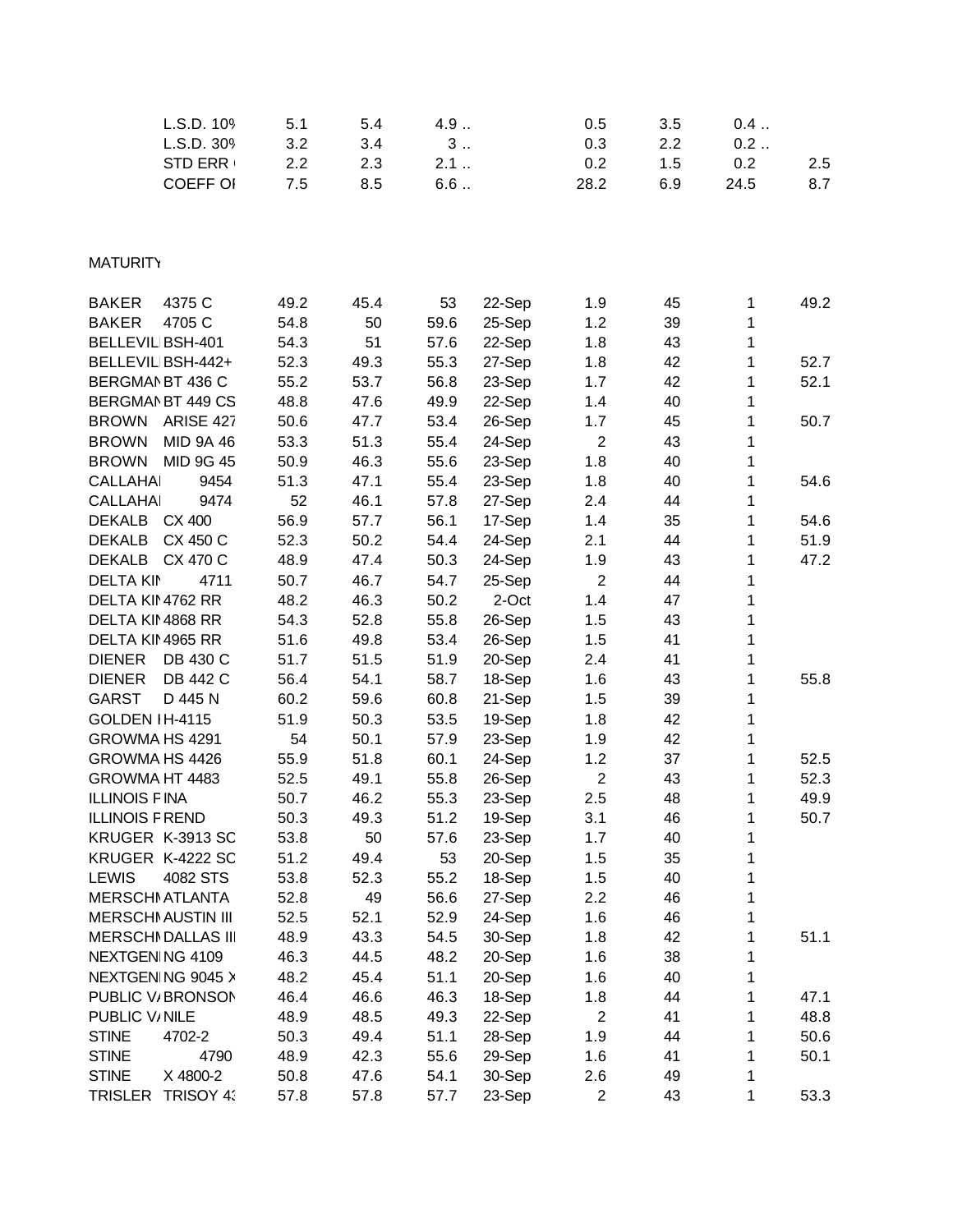| <b>UAP</b>       | DG 3402 S       | 51.5 | 50.5 | 52.5 | 22-Sep | 1.4  | 40   |     |      |
|------------------|-----------------|------|------|------|--------|------|------|-----|------|
| <b>UAP</b>       | DG 3438 N       | 53.7 | 52.3 | 55.2 | 23-Sep | 2.4  | 42   | 1   | 50.3 |
| UNITED SIUSS 439 |                 | 53.3 | 50.4 | 56.1 | 23-Sep | 1.8  | 44   |     |      |
|                  | AVERAGE         | 51.6 | 49.5 | 53.8 |        | 1.8  | 42.6 | 1.1 | 51.3 |
|                  | L.S.D. 109      | 4.7  | 4.5  | 3.5  |        | 0.6  | 3.9  | 0.3 |      |
|                  | L.S.D. 309      | 3    | 2.8  | 2.2  |        | 0.4  | 2.5  | 0.2 |      |
|                  | <b>STD ERR</b>  | 2    | 1.9  | 2.1  |        | 0.2  | 1.7  | 0.1 | 2.3  |
|                  | <b>COEFF OI</b> | 6.8  | 6.7  | 6.9  |        | 23.8 | 6.8  | 21  | 7.8  |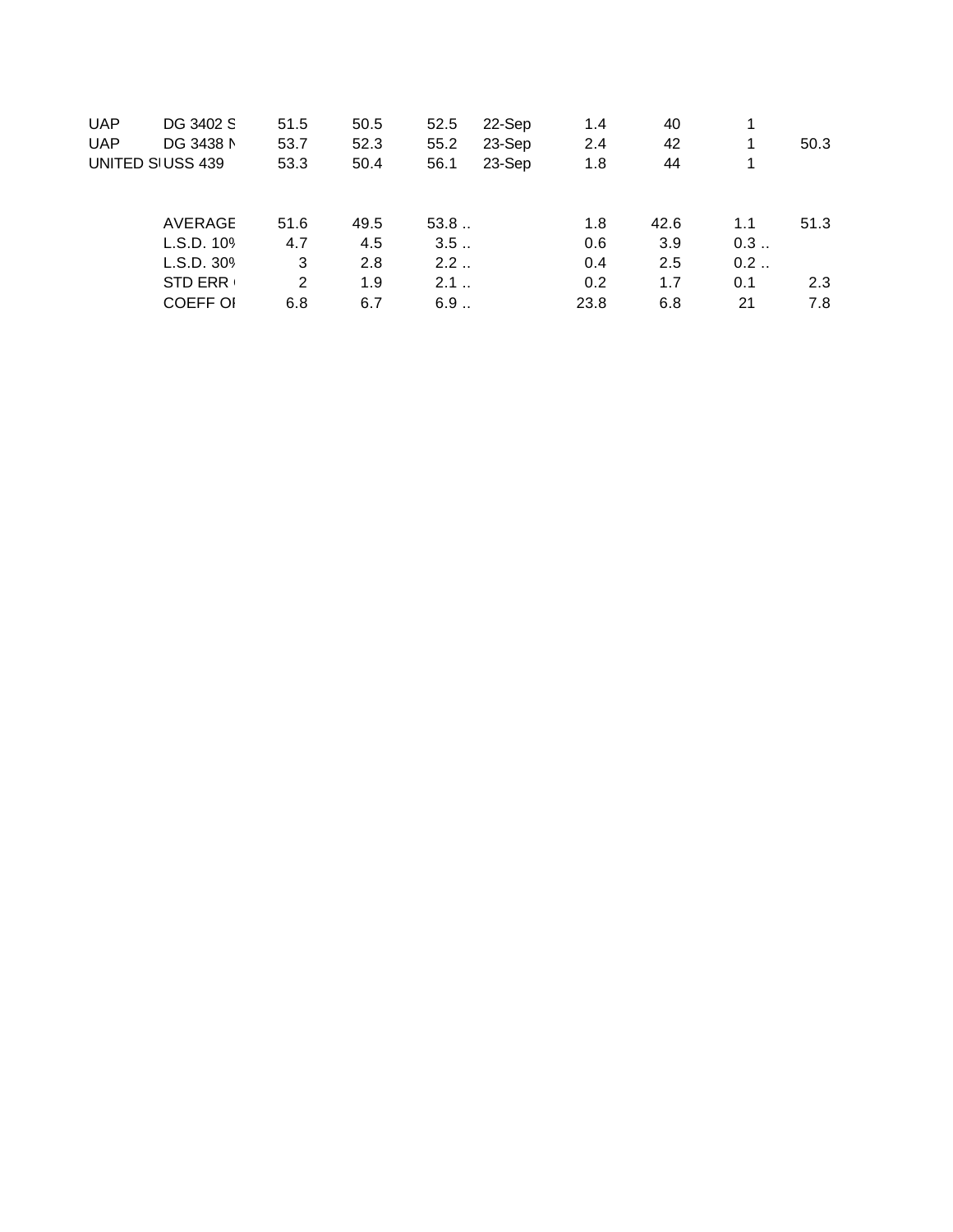Ave 3 yr bu/a

> 53.8 50.7 53.5 47.7 54 53.6

51.3

47.6

47.8 46 52.7 47.8 52.7 48 47.5 45.2 51.2

47.4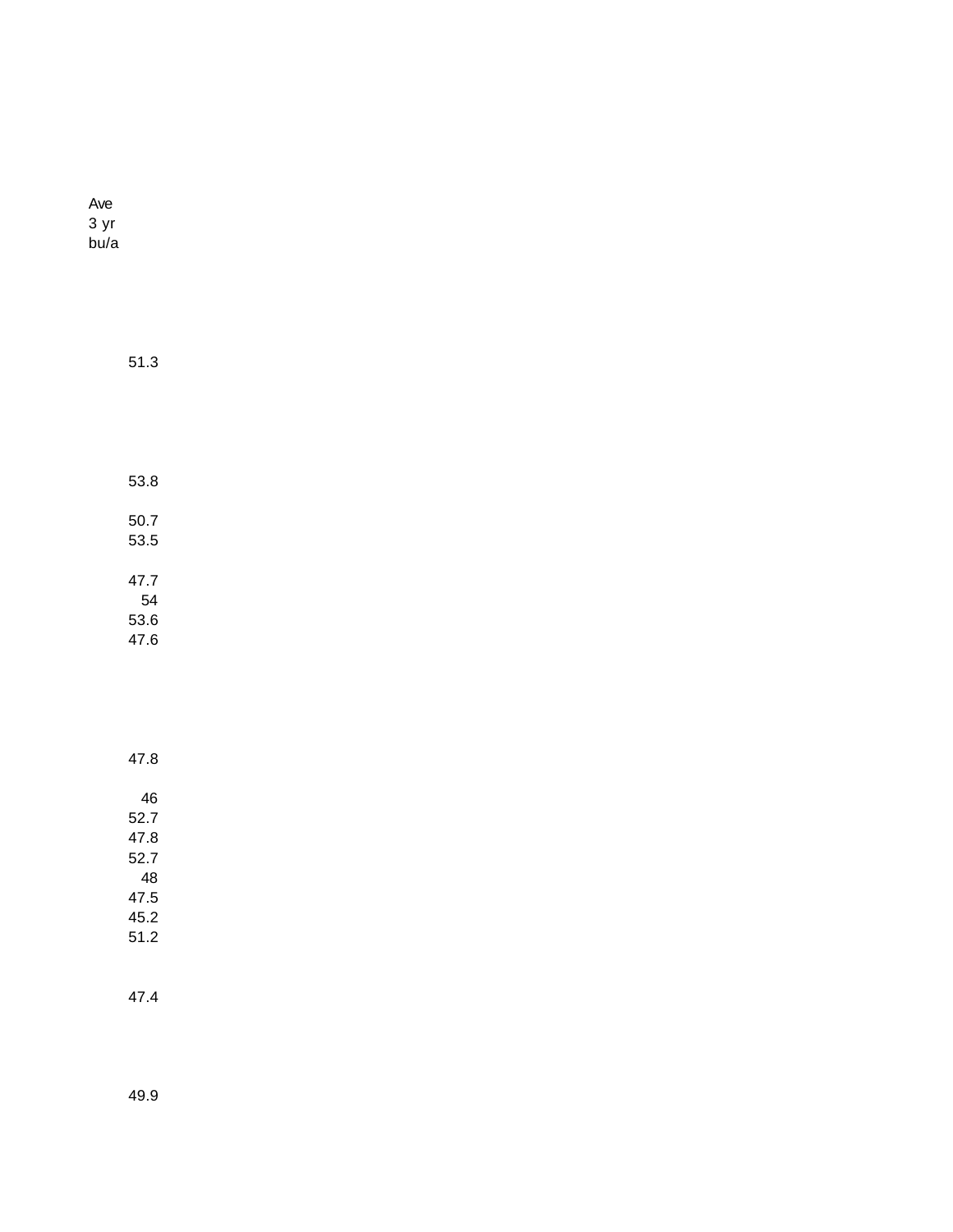| . . |      |
|-----|------|
|     | 3    |
|     | 10.3 |

| 52.1       |  |  |
|------------|--|--|
| 55.2<br>55 |  |  |
| 53.3       |  |  |
|            |  |  |

54.5 51.2

54.5

51.8 51.7

47.4 50.8

52.3